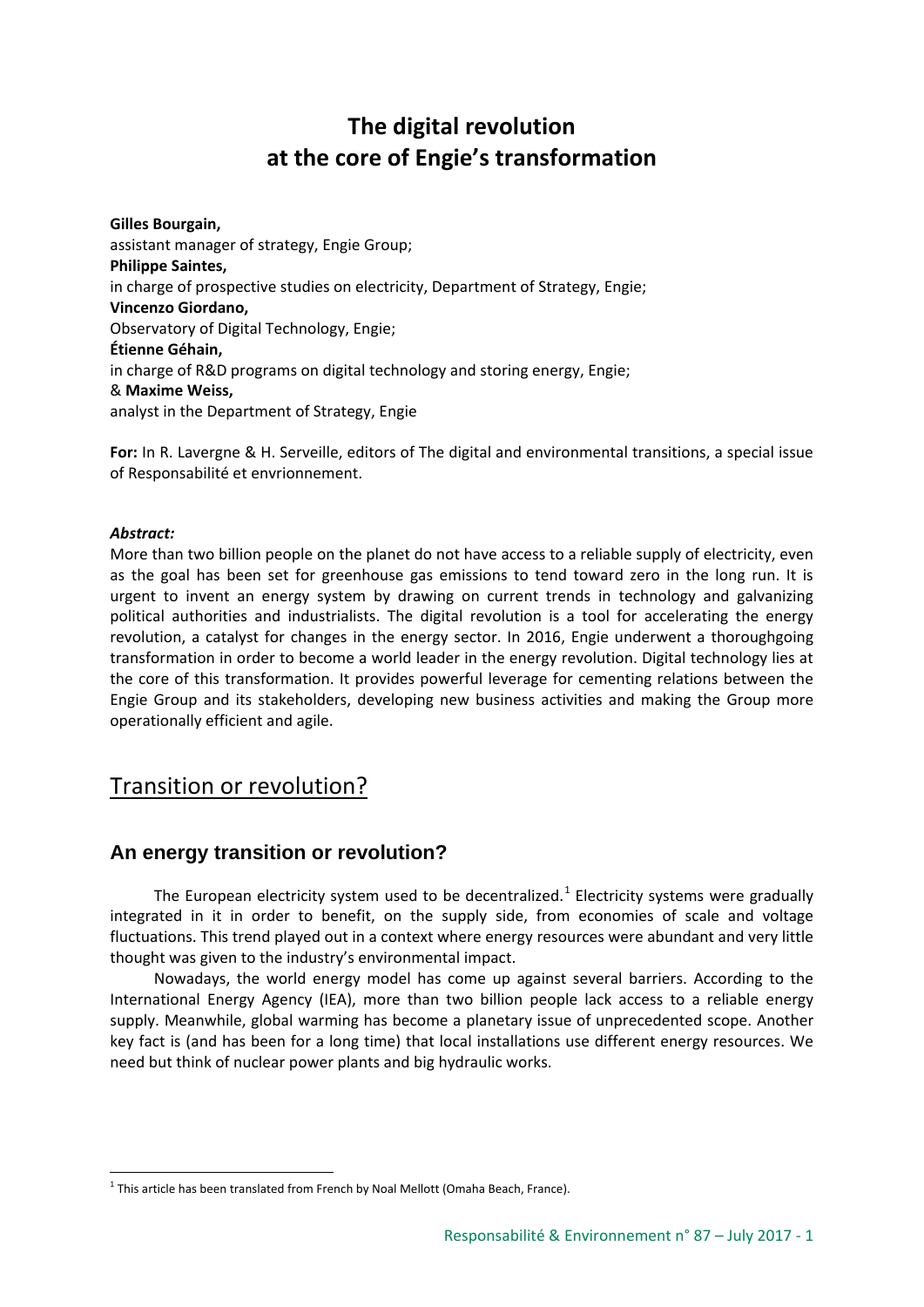A new sustainable model must urgently be invented for everyone. The idea of an "energy transition" implies passing from the currently unsustainable state (*A*) toward a desired state (*B*). The first step is to set the objective to pursue rather than the means for reaching it. The points *A* and *B* differ widely depending on the locality. The characteristics of *A* have to do with the points of access to energy, the sorts of energy used, the intensity of demand, etc., while *B* depends on the legacy energy system, the availability of energy resources, the type of growth set as an objective, the local population's concerns, etc.

Recent (technological, societal…) trends have changed our ideas about energy systems and thus made the energy transition possible. FIRST of all, the technology available is much more efficient. SECONDLY, renewable sources of energy are breaking records in terms of costs and investments: photovoltaics at less than €30/megawatt hour (MWh) in Chile; wind power from on-land installations at less than €30/MWh in Morocco; wind power from off-shore installations at less than €70/MWh in Denmark, etc. Economies of scale now tend to result from the volume of production rather than the size of production units. THIRDLY, the cost of batteries has been divided by four in ten years and might be cut again in half by 2020-2025. FOURTHLY, customers are less and less interested in owning goods but more and more in knowing where they come from, whether they suit their needs and uses, whether they can be customized, etc. Since the daunting task is to deal with these issues right away, Engie prefers the phrase "energy revolution" to "energy transition".

### **A digital transition or revolution?**

The driving force in the digital transition is the new devices and applications proposed by this nascent technology. In brief, this transition comes from our new capacity for measuring and controlling all things at all times. Any object can now be connected to serve as a sensor or a monitor; it thus acquires a degree of "intelligence" and becomes "smart".

Digital technology has been rolled out in waves. The FIRST wave was mobile devices. The first iPhone came on the market in 2007. By 2016, an estimated 2.1 billion people were using smartphones. The SECOND wave is big data and the Internet of things (henceforth IoT). Connected devices are proliferating; and the costs of collecting, transmitting and storing data are dropping exponentially. In Europe, 200 million smart meters (for electricity and natural gas) will be installed by 2020. Artificial intelligence is the THIRD wave gradually unfurling in transportation (self-driving cars) and energy management (smart thermostats using algorithms to detect the heating patterns and preferences of the occupants of a house or apartment). FOURTHLY, blockchain technology, which is now making transactions secure and eliminating intermediaries, is spreading into the field of energy. These waves of digital technology have sparked a revolution in all fields: transportation, the hotel business, telecommunications, banks, insurance companies and, above all, energy.

### **Two revolutions intertwined**

The digital revolution is entering the service of the energy revolution. Digital technology offers three levers for generating virtuous cycles that reduce the quantity of greenhouse gases emitted by the energy sector:

— control the need for energy (limitations on the number or distance of trips, dematerialized economic growth, etc.);

— increase energy efficiency (through standards for appliances, insulation, "energy performance" contracts, etc.); and

 $-$  "decarbonate" the current system thanks to energy sources that emit very little CO<sub>2</sub>.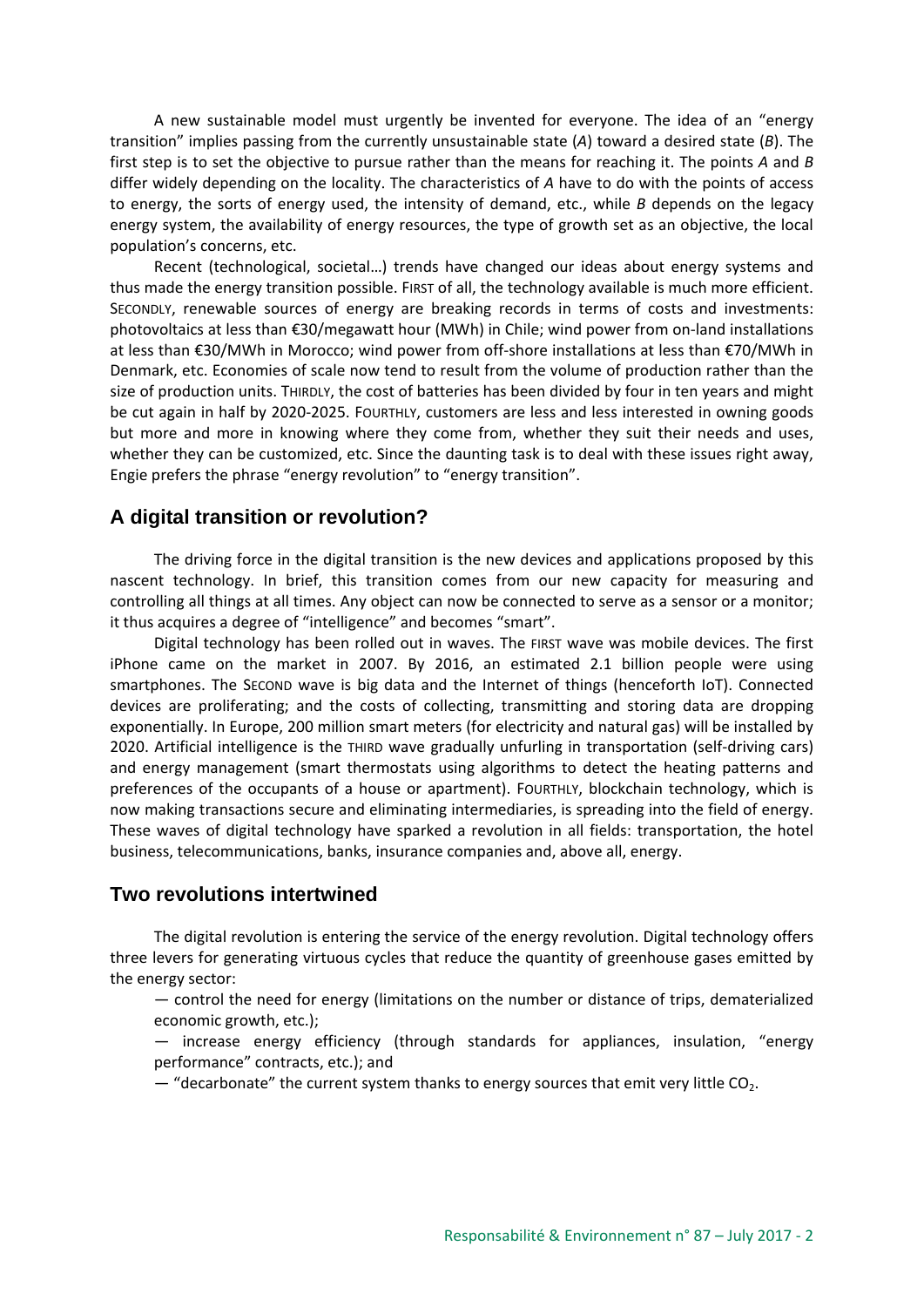Above all, digital technology helps us analyze consumers' needs in detail and improve our understanding of how energy is used. Whereas we used to measure a customer's annual consumption of natural gas, digital technology now enables us to identify the degree of thermal comfort for each room in a house, hour by hour. End-users can, thanks to information and communications technology (ICT), measure how their behaviors affect their energy consumption and adjust their actions in consequence. The recourse to decentralized sources of energy will, also thanks to digital technology, bring energy issues home to end-users.

Furthermore, the generalization of the means for making measurements and optimizing decision-making can significantly improve energy efficiency at all levels in the system.

Finally, digital technology helps us identify decentralized energy resources (production, demand management, storage) and monitor and control them by taking account of the real-time flow of energy in the system. This involves activities ranging from the assessment of how much power will be uploaded from each rooftop equipped with a solar panel to the real-time storage of power from local renewables in vehicle batteries, or even to the control of household appliances.

Digital technology is opening a new frontier for the energy sector. Besides helping us address issues, it is overhauling the energy sector in the economy in at least four ways.

FIRST of all, digital technology is placing customers at the center of attention.

— The user's experience (a private person in the morning, an employee during the day and a resident in the evening) is crucial.

— Users must be seen in relation to the "communities" (local, virtual, etc.) to which they belong.

— It is necessary to move beyond a sectoral approach. Industry will switch from selling commodities to selling energy solutions and then to selling integrated services for improving how customers use energy.

SECONDLY, digital technology is changing business models in the energy industry in line with the models for high tech. This new business model

— is of a "for-free" type.

— is of a peer-to-peer (community) type.

— hinges on the involvement of consumers (the network effects of on-line platforms, where added valued comes from user input).

— signals a generalized switch from commodities to services.

— depends on developing worldwide platforms that offer a similar customer experience, but one that can be customized anywhere on the planet.

THIRDLY, digital technology makes organizations undergo in-depth changes:

— since we can now imagine more "horizontal" and "hybrid" organizations, which draw on expertise from inside or outside the firm.

— since the pace of innovation is speeding up. Owing to digital technology, consumers are used to very short periods between product innovations. The cycle of innovations in the energy sector used to be much longer; it is now accelerating.

FOURTHLY, this new situation is changing the lineup of competitors in the energy sector. Industrial groups from other areas of business (such as the GAFA: Google, Apple, Facebook, Amazon) are entering this field. In some markets, newcomers benefit from lower entry barriers.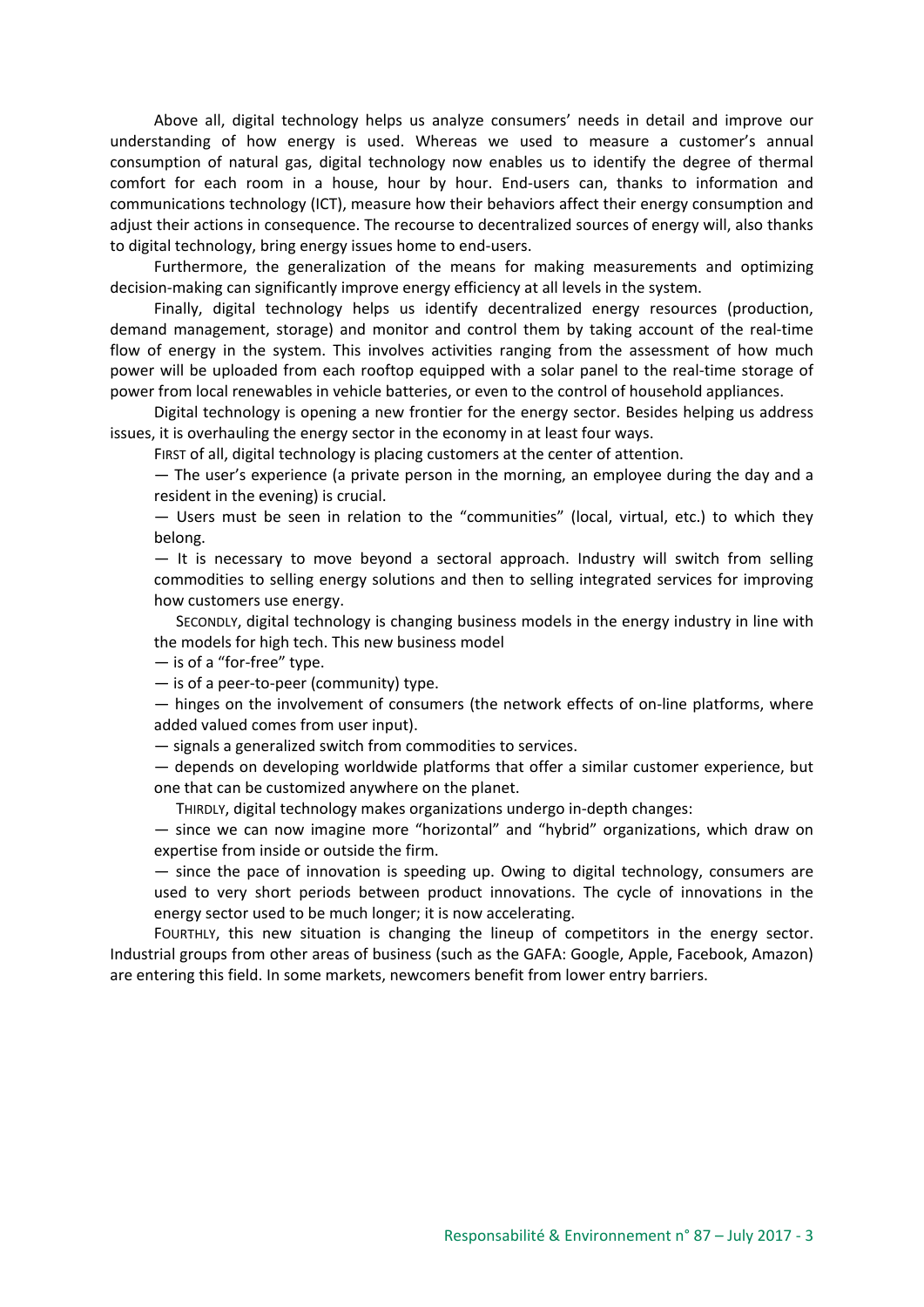# At the core of Engie's transformation

Declaring that it wants to become a world leader of the energy revolution, Engie has staked out a position as a pioneer. The three-year plan presented in 2016 foresees:

— organizing the Engie Group and its partners in a decentralized network (24 business units, and plants in 70 countries).

 $−$  setting a world benchmark for operational efficiency (more than  $€1.2$  billion in recurrent savings).

— concentrating the Group on activities for creating value that accelerate the energy transition by: *a)* clearing out non-strategic activities (plan for ceding €15 billion of assets related to the production of electricity, in particular from coal) and *b)* investing €22 billion in three activities: energy efficiency, the production of electricity with a low level of  $CO<sub>2</sub>$ emissions, and networks (natural gas in particular).

— augmenting the Group's agility and reinvigorating its spirit of innovation.

To speed up its transformation Engie has decided to devote €1.5 billion over three years to digital technology and innovation, and to establish a top-level governance for imparting a new dynamism and welcoming initiatives. Digital technology is a powerful lever along each of these four axes. Let us illustrate this with a few examples.

### **Digital technology for revitalizing the organization**

An organizational, "cultural" issue in Engie Group is its relations to subsidiaries, partners and stakeholders. Digital technology is a powerful tool for reinvigorating these relations so as to shift the Group's focus toward customers. The energy sector must meet up to the standards set by GAFA and NATU (Netflix, Airbnb, Tesla and Uber) with regard to the customer experience: customers are waiting for clear, simple messages and personalized feedback.

In 2016, Engie reworked the digital pathways for customers to obtain information about its activities:

— for retail customers: services for collecting data from connected devices (owned by the customer or a third party, *e.g.*, smart thermostats) in the household. These data will serve to propose customized services worldwide.

— for business customers: Vertuoz Pilot (in France) for optimizing energy consumption in buildings.<sup>[2](#page-3-0)</sup>

— for local authorities: tools for presenting urban services to a city's inhabitants (as in Nouméa, New Caledonia) and the acquisition of Siradel, the world leader in 3D simulation and in computer-assisted decision-making tools for urban areas.<sup>[3](#page-3-1)</sup>

<span id="page-3-0"></span><sup>2</sup> For a description of Vertuoz in English: https://innovation.engie.com/en/articles/actualiteAction/vertuoz-pilot-lhumain-au-coeurde-lefficacite-energetique/4033/general.

<span id="page-3-1"></span><sup>&</sup>lt;sup>3</sup> On Siradel: see:

https://innovation.engie.com/en/news/news/sustainable-mobility/siradel-engie-s-3d-simulation-tool-1/3804.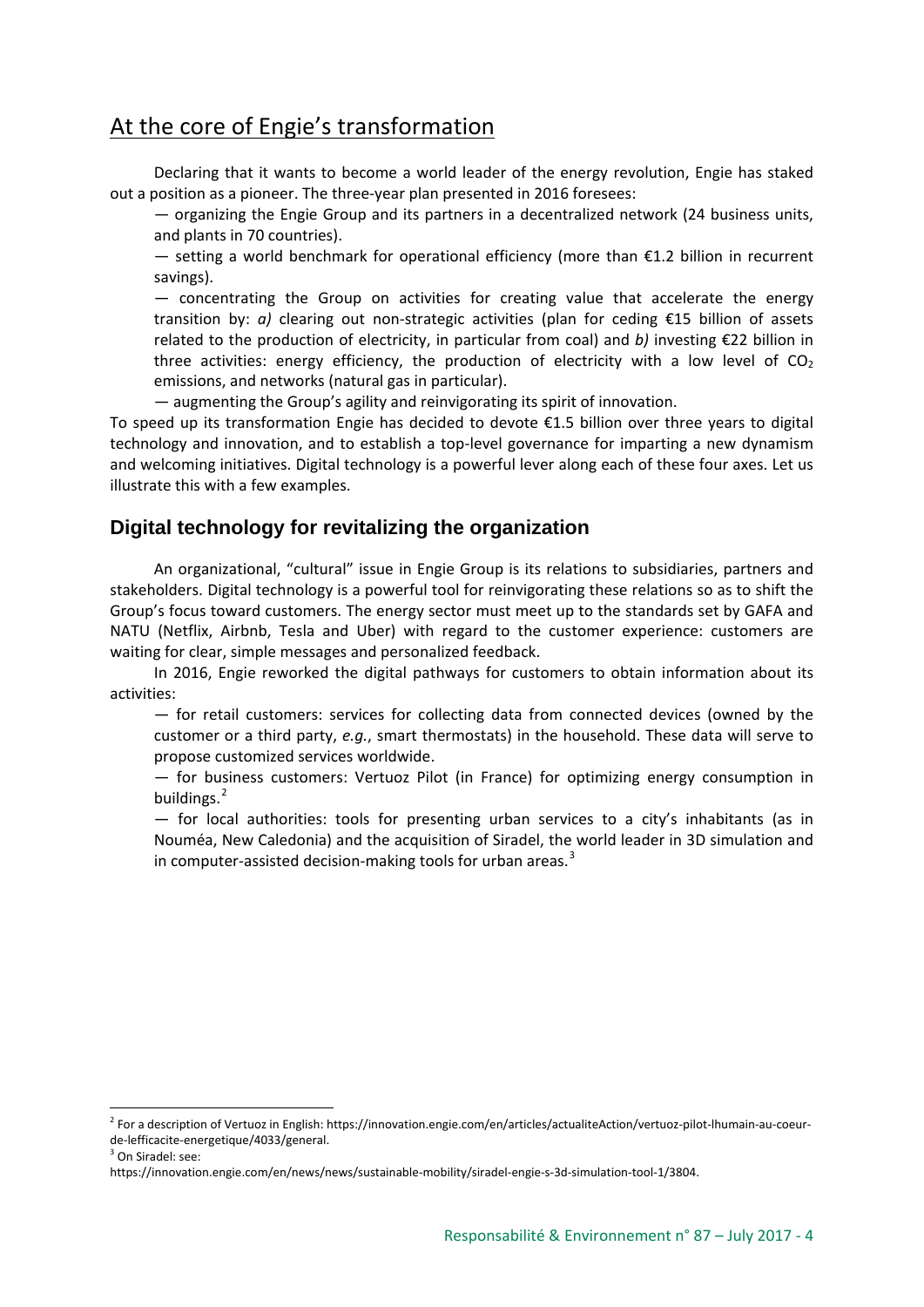### **Digital technology for improving operational efficiency**

Setting a benchmark in the energy industry entails modernizing current assets and acquiring new ones. Besides its obvious technological aspects, this objective calls for redefining processes, steering changes, and developing skills and qualifications. To mention a few examples of achievements:

 $-$  in the generation of electricity: a new set of tools for load dispatching and for monitoring renewables worldwide, and 3D-googles for connecting the technicians who work at power stations to centralized data banks (Europe).

— in the natural gas industry: enhanced reality for training technicians at gas installations in an immersive environment (France).

— in customer relations: Ecova, a big data platform for generating a specific energy model for all types of buildings (United States), and software for the real-time optimization of heating and cooling systems (worldwide).

Another key preoccupation at the core of Engie's transformation is cybersecurity.

### **Digital technology for shifting the focus from commodities to users**

For the energy transition, technological innovations must be adopted that have short product cycles and are adapted to specific needs. Digital technology is an essential lever for this shift away from commodities and toward users, specifically for:

— developing technological solutions: whether for solar power (analyzing satellite data to determine the potential of B2C customers in Belgium) or for software for reloading batteries (software developed by Green Charge, a Californian start-up, acquired by Engie in 2016).

— changing business models thanks to more knowledge about customers: *a)* by offering services with more added value: micronetworks for remote payment via PowerCorner in Africa; "building-as-a-service" with the commitment to achieve definite results in the use of buildings in France; and services for "driving electric anywhere", whence the recent buyout of EV-Box; *b)* by acquiring activities that, close to the Group's historical activities, respond to customers' expectations: a B2C e-commerce platform for connected devices for energy efficiency coupled with a home service platform in Romania and Belgium; cybersecurity services (linking the information systems of management and of current operations) for critical industrial plants in France; and a joint-venture with Sigfox for deploying a low-speed network worldwide.

— by proposing open business models: the Vertuoz platform for a smart management of energy in buildings (by combining innovative solutions, whether in-house or third-party); and the use of blockchains to guarantee the origin of renewables (France).

### **Digital technology for reinvigorating work methods**

Digital technology bears obvious advantages. It activates a "group intelligence" by creating worldwide communities inside Engie Group that are able to provide the best expertise everywhere thanks to virtual work spaces. It also improves employees' experiences through more efficient inhouse support services and an individualized approach. It has enabled 150,000 of Engie's employees (in 70 countries) to be immersed in a "digital culture" through exchange programs (Digital Academy, reverse mentoring, flying doctors). Digital technology is a powerful lever for developing agility, openness and a spirit of innovation within the Group.